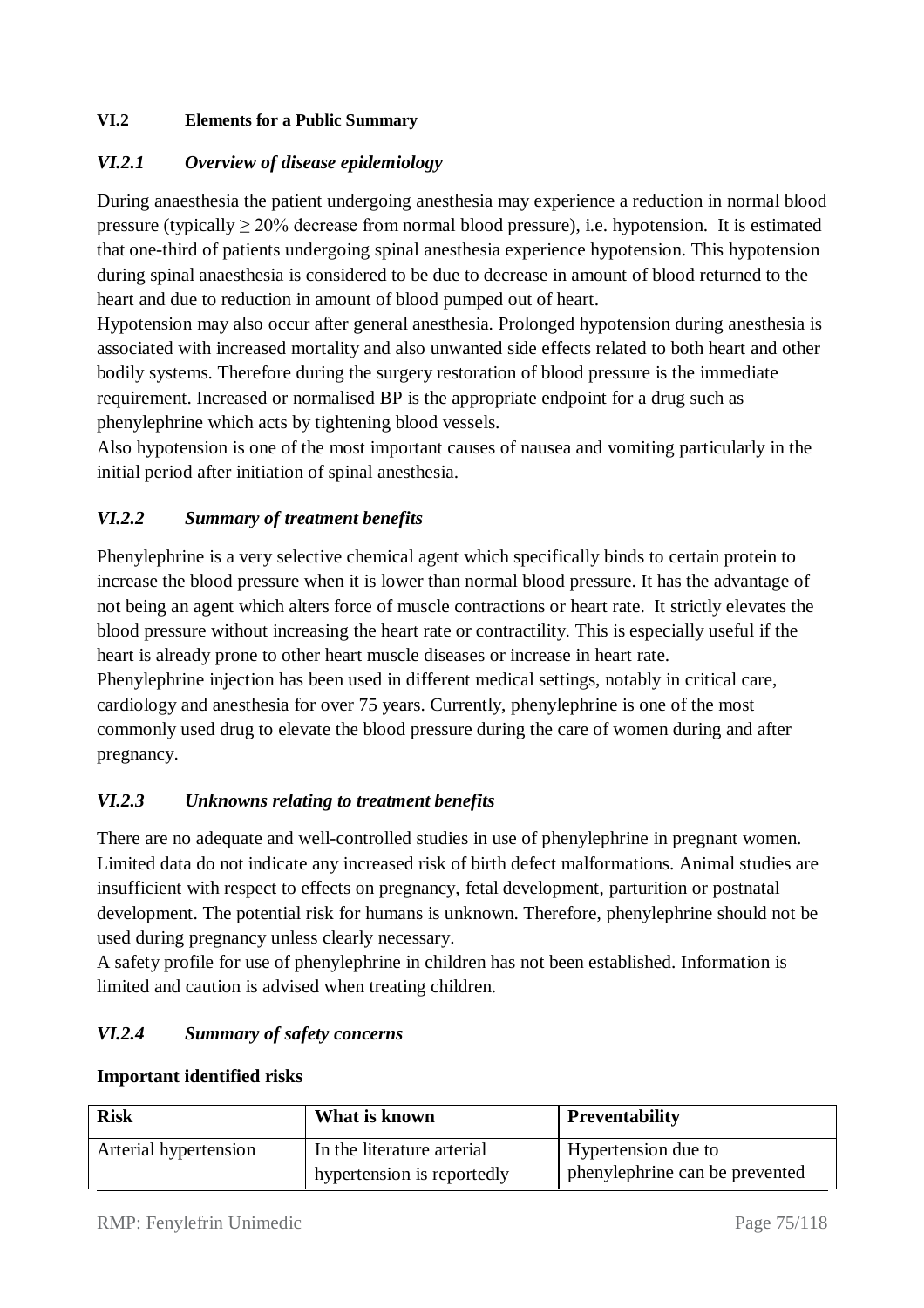| <b>Risk</b> | What is known                  | <b>Preventability</b>                                               |
|-------------|--------------------------------|---------------------------------------------------------------------|
|             | associated with phenylephrine. | by careful selection of dose and by<br>monitoring of blood pressure |
|             |                                | during treatment.                                                   |
| Arrhythmia  | Phenylephrine is known to      | Warning about this risk and                                         |
|             | cause arrhythmia               | increased risk in patients with                                     |
|             |                                | bradycardia and cardiac diseases                                    |
|             |                                | are included in the SmPC and PIL.                                   |

# **Important potential risks**

| <b>Risk</b>             | What is known (Including reason why it is considered a<br>potential risk)                                                                                                                                                                                                                                                                                                                           |
|-------------------------|-----------------------------------------------------------------------------------------------------------------------------------------------------------------------------------------------------------------------------------------------------------------------------------------------------------------------------------------------------------------------------------------------------|
| Extravasation           | Patients treated with drugs that constricts muscles in the blood<br>vessels may be at an increased risk of severe tissue damage if<br>they extravasate. For safe use should Fenylefrin Unimedic only<br>be given by a healthcare professional with appropriate training<br>and experience.                                                                                                          |
| <b>Medication</b> error | Phenylpehrine Unimedic is also available as a concentrate,<br>which might be mistaking for a ready solution for injection. A<br>medication error might occur when the concentrate is not<br>diluted properly, and patients can be exposed to an overdose.<br>Healthcare professionals should pay attention to which<br>presentation of Phenylephrine Unimedic that will be given to<br>the patient. |

# **Missing information**

| <b>Risk</b>                  | What is known                                                  |  |
|------------------------------|----------------------------------------------------------------|--|
| Use during pregnancy         | There is no adequate data from clinical trials for use of      |  |
|                              | phenylephrine in pregnant women. Animal studies are            |  |
|                              | insufficient with respect to effects on pregnancy, fetal       |  |
|                              | development, parturition or postnatal development. The         |  |
|                              | potential risk for humans is unknown.                          |  |
|                              | Phenylephrine should not be used during pregnancy unless       |  |
|                              | clearly necessary.                                             |  |
| Use in paediatric population | There is no adequate data from clinical trials for use of      |  |
|                              | phenylephrine in paediatric population. The potential risk for |  |
|                              | this population is unknown.                                    |  |
|                              | Should be used with caution because the available data are     |  |
|                              | limited.                                                       |  |